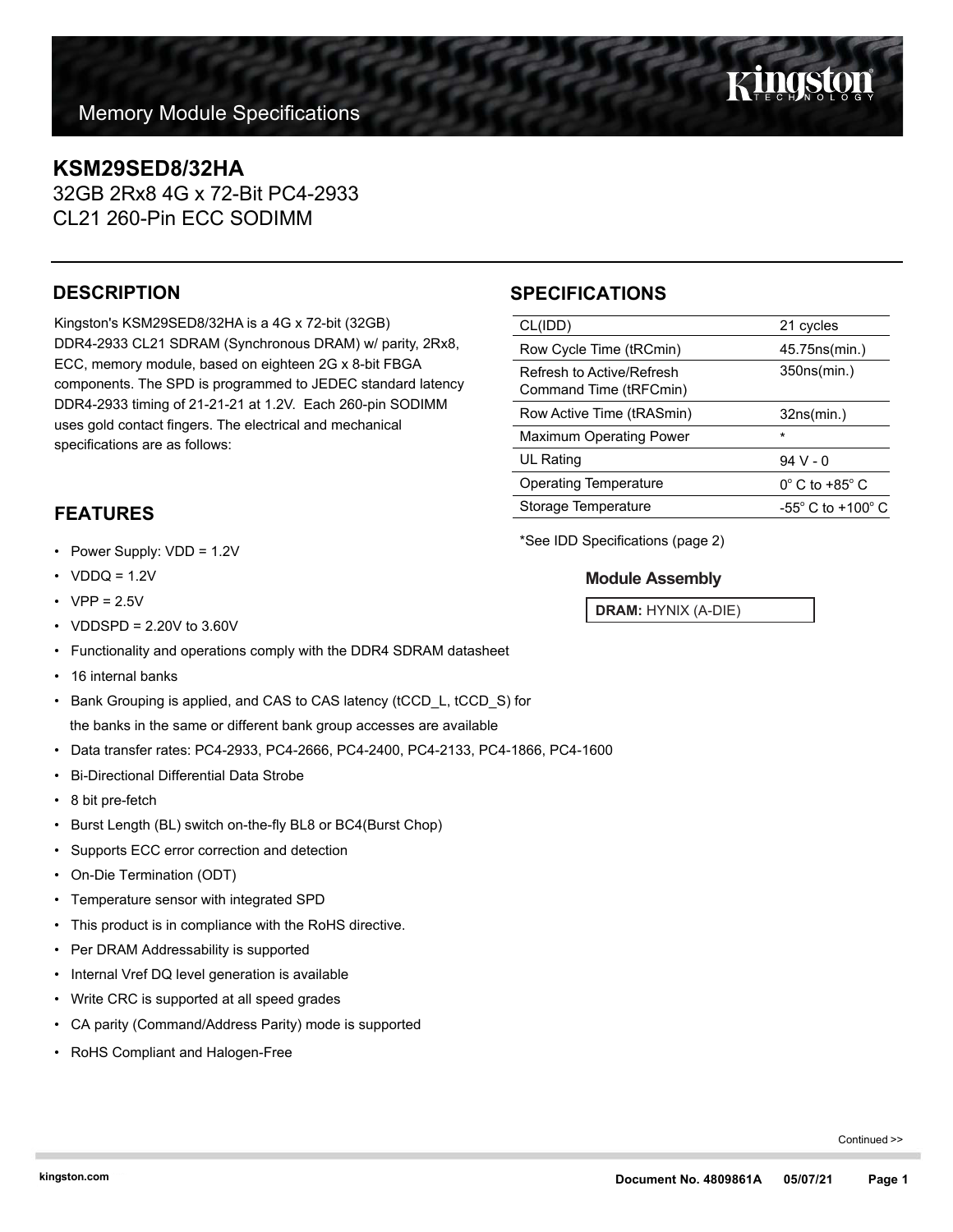# **IDD Specifications**

| <b>IDD</b>        |      |      |  |  |
|-------------------|------|------|--|--|
| <b>Symbol</b>     | 2933 | unit |  |  |
| IDD <sub>0</sub>  | 740  | mA   |  |  |
| IDD0A             | 742  | mA   |  |  |
| IDD1              | 808  | mA   |  |  |
| IDD1A             | 839  | mA   |  |  |
| IDD <sub>2N</sub> | 661  | mA   |  |  |
| IDD2NA            | 662  | mA   |  |  |
| IDD2NT            | 757  | mA   |  |  |
| IDD2NL            | 455  | mA   |  |  |
| IDD2NG            | 651  | mA   |  |  |
| IDD2ND            | 634  | mA   |  |  |
| IDD2NP            | 682  | mA   |  |  |
| IDD <sub>2P</sub> | 439  | mA   |  |  |
| IDD <sub>20</sub> | 603  | mA   |  |  |
| IDD3N             | 987  | mA   |  |  |
| <b>IDD3NA</b>     | 987  | mA   |  |  |
| IDD3P             | 789  | mA   |  |  |
| IDD4R             | 1604 | mA   |  |  |
| IDD4RA            | 1611 | mA   |  |  |
| IDD4RB            | 1615 | mA   |  |  |
| IDD4W             | 1410 | mA   |  |  |
| IDD4WA            | 1455 | mA   |  |  |
| IDD4WB            | 1350 | mA   |  |  |
| IDD4WC            | 1403 | mA   |  |  |
| IDD4WP            | 1664 | mA   |  |  |
| IDD5B             | 3867 | mA   |  |  |
| IDD5F2            | 2817 | mA   |  |  |
| IDD5F4            | 2414 | mA   |  |  |
| IDD6N             | 588  | mA   |  |  |
| IDD6E             | 887  | mA   |  |  |
| IDD6R             | 332  | mA   |  |  |
| IDD6A             | 887  | mA   |  |  |
| IDD7              | 1600 | mA   |  |  |
| IDD8              | 249  | mA   |  |  |

| <b>IDD</b>         |      | unit | <b>IPP</b> |                  | unit |    |
|--------------------|------|------|------------|------------------|------|----|
| <b>Symbol</b>      | 2933 |      |            | <b>Symbol</b>    | 2933 |    |
| IDD <sub>0</sub>   | 740  | mA   |            | IPP <sub>0</sub> | 31   | mA |
| IDD0A              | 742  | mA   |            | IPP1             | 31   | mA |
| IDD1               | 808  | mA   |            | IPP2N            | 25   | mA |
| IDD1A              | 839  | mA   |            | IPP2P            | 25   | mA |
| IDD <sub>2N</sub>  | 661  | mA   |            | IPP3N            | 35   | mA |
| IDD2NA             | 662  | mA   |            | IPP3P            | 35   | mA |
| IDD2NT             | 757  | mA   |            | IPP4R            | 30   | mA |
| IDD2NL             | 455  | mA   |            | IPP4W            | 30   | mA |
| IDD2NG             | 651  | mA   |            | IPP5B            | 601  | mA |
| IDD2ND             | 634  | mA   |            | IPP5F2           | 403  | mA |
| IDD2NP             | 682  | mA   |            | IPP5F4           | 335  | mA |
| IDD <sub>2</sub> P | 439  | mA   |            | IPP6N            | 76   | mA |
| IDD <sub>2Q</sub>  | 603  | mA   |            | IPP6E            | 129  | mA |
| IDD3N              | 987  | mA   |            | IPP6R            | 39   | mA |
| IDD3NA             | 987  | mA   |            | IPP6A            | 114  | mA |
| IDD3P              | 789  | mA   |            | IPP7             | 87   | mA |
| IDD4R              | 1604 | mA   |            | IPP8             | 25   | mA |